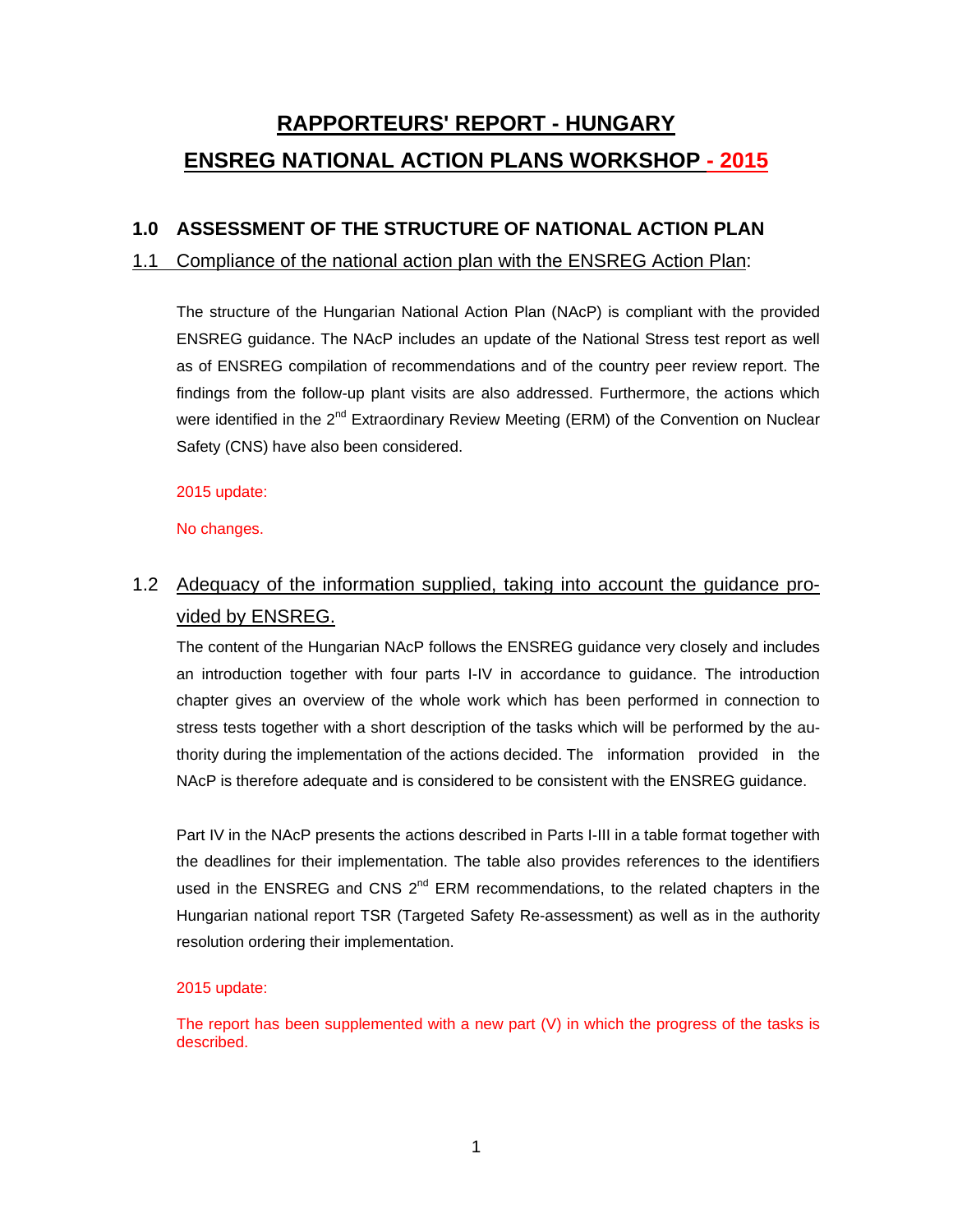### **2.0 ASSESSMENT OF THE CONTENT OF NATIONAL ACTION PLAN**

### 2.1 How has the country addressed the recommendations of the ENSREG Action

#### Plan

The Hungarian authority required a detailed implementation action plan from the licensee which included the detailed description of each action, the schedules of their planned implementation and the final deadlines thereof. After reviewing the plan, the authority ordered the implementation of the actions in an authority resolution on December  $17<sup>th</sup>$  2012.

#### 2015 update:

#### No changes.

#### 2.2. Schedule of the implementation of the NAcP

The implementation of improvement measures identified on European and National level in the aftermath of Fukushima is clearly scheduled. The implementation of the last actions is planned before the end of 2018. However, it should be mentioned that for some actions the deadlines were brought forward.

#### 2015 update:

Substantial progress has been made for actions identified in the NAcP from 2013. No actions have been removed or added to the plan. Many actions have been completed before the deadline. However, a few of the actions are delayed due to change of technical solution content. The delayed actions are dealing with reinforcement of 400/120 kV substations (11), new fire brigade barrack instead of reconstruction (2), Construction of a new Backup Command Centre (49) and Air-conditioning and power supply of Protected Command Centre (48). Two actions (2 and 3) have been modified due to change of technical content.

## 2.3 Transparency of the NAcP and the process of the implementation of the tasks identified within it

The regulator informs how the NPPs in the country shall be improved in the aftermath of Fukushima according to the National assessments, the recommendations and suggestions of the European Stress Tests. The NAcP as well as previous reports are accessible on the regulator's website; in English as well as in the national language.

Due to prolonged implementation periods, the supervision over the execution of actions is divided into two basic groups: One group of supervision is directed to modifications which are nuclear safety related. If approval is required for a certain modification, then the supervision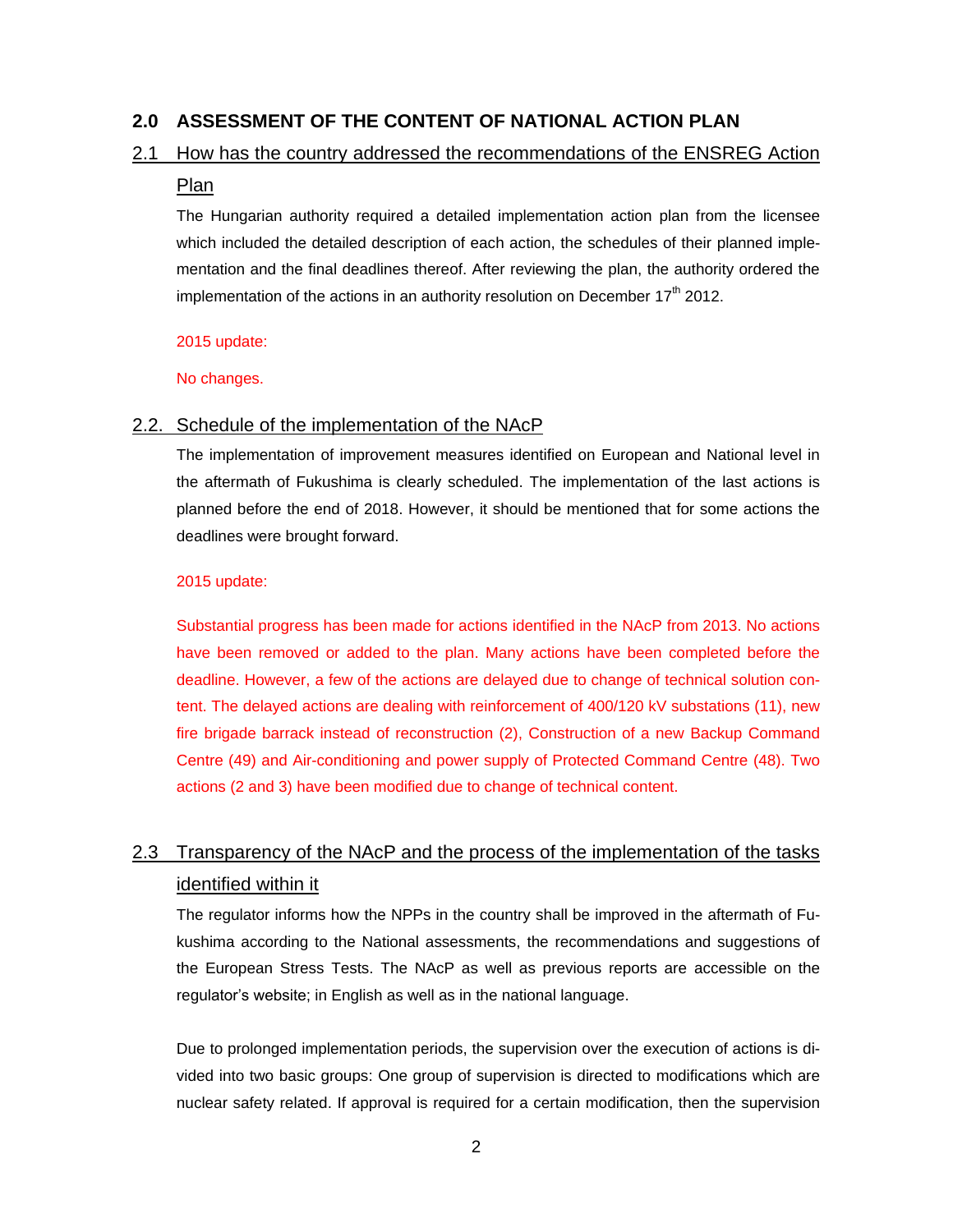should be performed in line with Governmental decree which includes licensing procedure, inspection and evaluation and if appropriate enforcement. The other group of supervision is directed to evaluation of performed studies, analyses, assessments, etc., i.e. actions which are not related to any modifications.

In order to facilitate the tracking process of the implementation of the action plan, the licensees has to prepare progress reports every six months. The reports should present the progress in the implementation of each action individually including the difficulties, decision points, any change in the schedule as well as any such issue that may have effect on implementation. The progress of the implementation of actions is also supervised by the authority in the frame of comprehensive and targeted inspections. These inspections are integrated to the yearly inspection plan of the authority.

#### 2015 update:

The revised NAcP has been published on the HAEA website.

## 2.4 Commendable aspects (good practices, experiences, interesting approaches) and challenges

The nuclear safety requirements for nuclear facilities will be reviewed based on the lessons learned from the Fukushima accident.

The implementation of the actions will be followed up by the authority through progress reports every six months prepared by the licensees and which will include the progress in the implementation of each action individually. The progress of the implementation of actions will also be supervised by inspections which are integrated to the yearly inspection plan of the authority. The scope of the supervision of the execution of the actions will depend on the type of actions that will be taken, i.e. if the action includes any modifications or not. Due to prolonged implementation periods for the actions listed in the NAcP, this type of supervision is relevant and might be of interest for other parties.

The implementation of improvement measures is clearly scheduled with the specified timeframe to implement all the measures until the end of 2018.

Hungary has fully integrated the IAEA nuclear safety fundamentals and standards as well as WENRA reference levels into the nuclear safety legislation.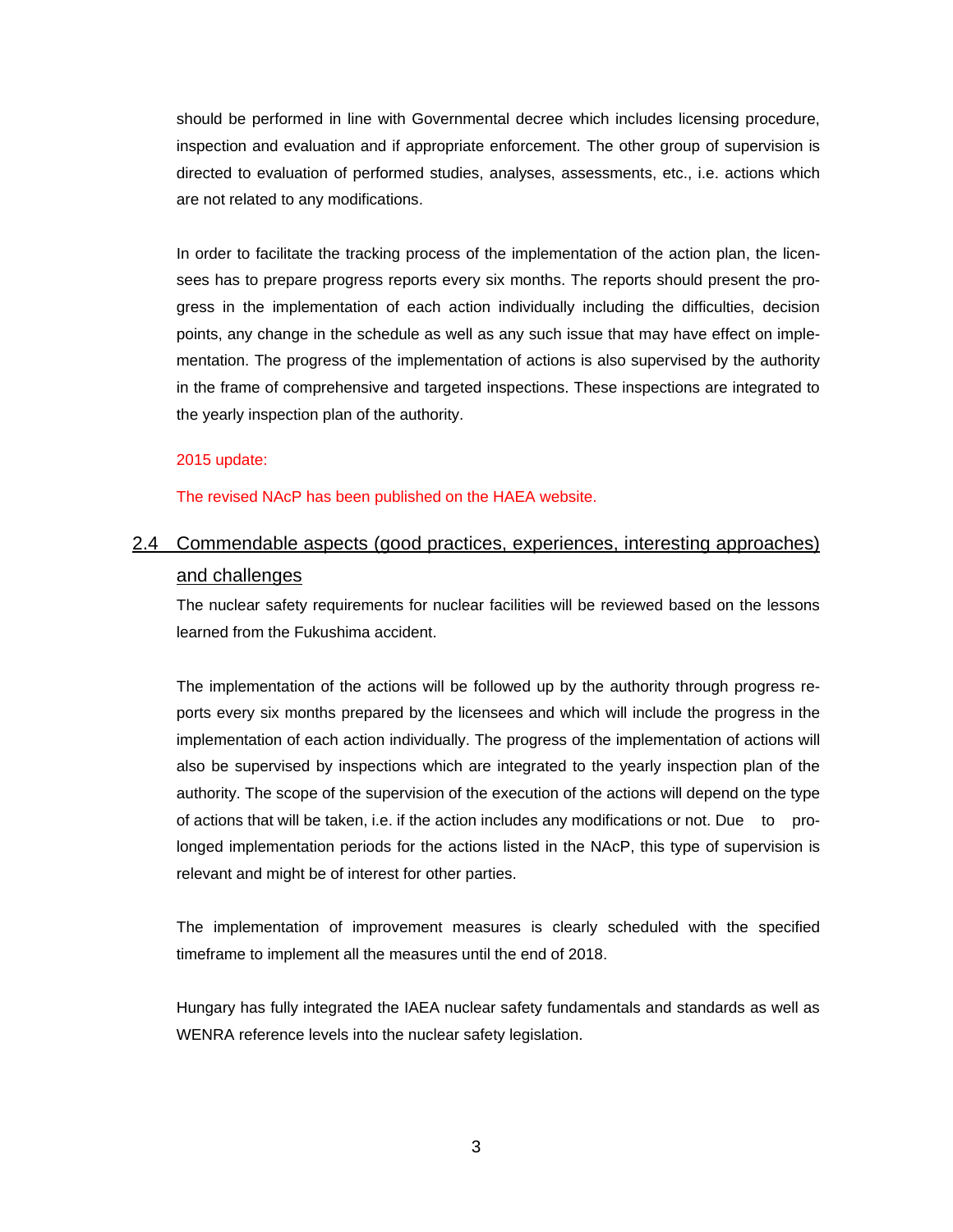The issue of prevention of containment overpressure has been considered and different solutions have been discussed. Based on the latest analyses results, the recommended action is focused on long term cooling of the containment. For this purpose an active cooling system will be installed.

A challenge for the authority is to verify that the external containment overpressure protection is suitable and that the modifications will not impair any existing safety functions and will satisfy the nuclear safety principles.

#### 2015 update:

A good practice that could be mentioned is the development of severe accident simulator for Technical Support Centre staff and Main Control Room Staff. Another good practice is the construction of a Backup Command Centre which is located outside the nuclear power plant and constructed with high security requirements.

## 2.5 Technical basis related to main changes and relevant outcomes of studies and analysis

The technical basis leading to the main changes identified in the NAcP is dealing mainly with two actions. In the first case (action 2), a new fire brigade barrack will be constructed instead of reinforcement of the old building. In the second case (action 3), the reinforcement of medical and laboratory building will be performed instead of new or reinforced demineralized water tanks.

Regarding relevant outcomes of studies and analysis, three actions can be mentioned. One action (9) dealing with automatic shutdown due to seismic event has been revisited. The second action (28) is dealing with PSA for closed reactor states under 150 °C primary circuit temperature where measures should be taken after 2 weeks. The third action (30) is dealing with long term depressurization of containment where the feasibility study has among others shown that the filtered venting is not necessary.

### **3.0 PEER-REVIEW CONCLUSIONS**

The Hungarian NAcP from 2013 provided clear and comprehensive information on how the safety of their NPPs will be improved following the recommendations and suggestions of the European Stress Tests and the recommendations from the CNS. The structure of the Hungarian NAcP was compliant with the provided ENSREG guidance. The same applied for the content of the report which follows the ENSREG guidance very closely. The information provided in the NAcP was adequate and covers all aspects specified in the ENSREG Action